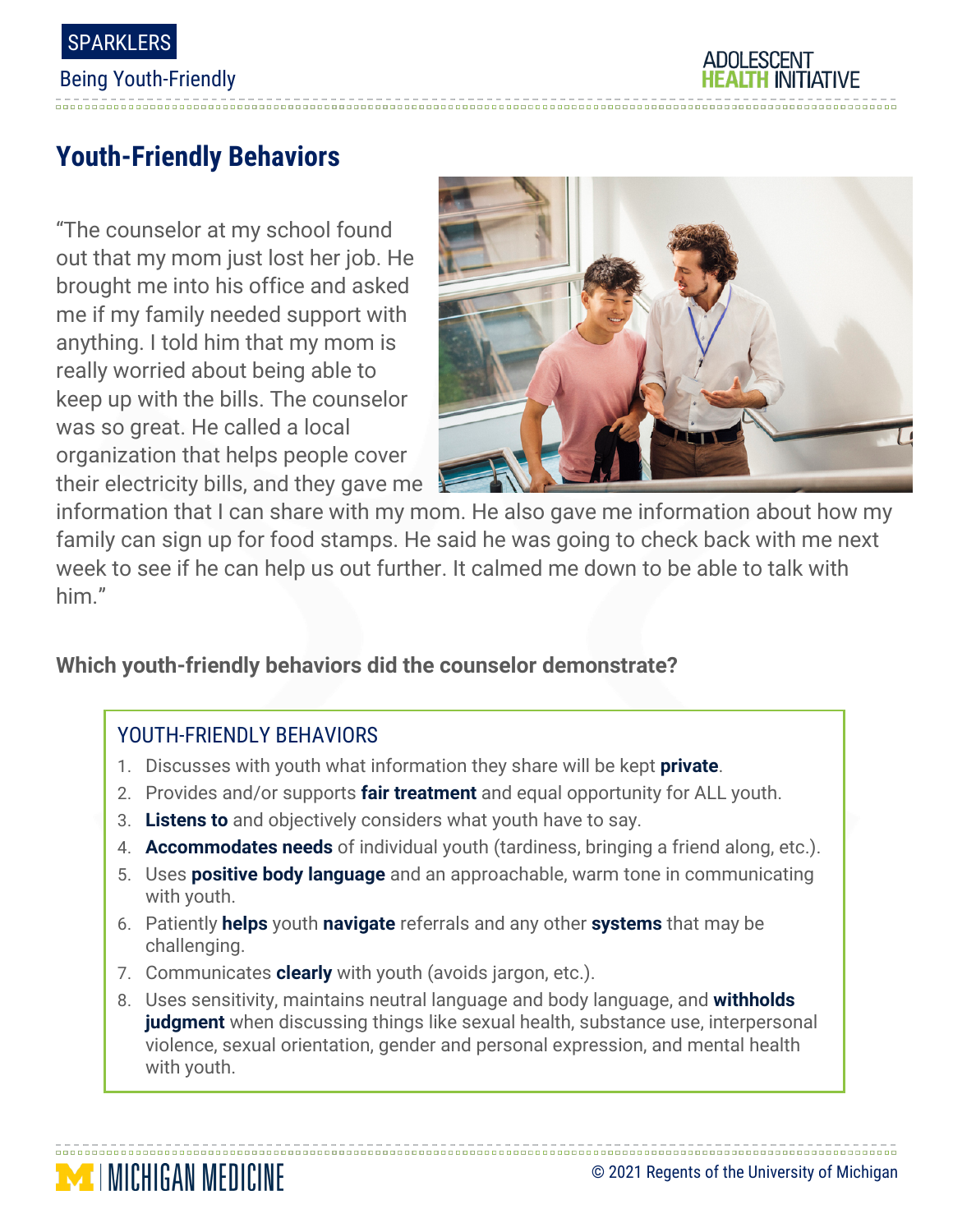

Being Youth-Friendly

## **ADOLESCENT**

# **Youth-Friendly Behaviors**

"I was trying to get a summer job, so I went to a workforce development office. I showed up late to my appointment because I had to drop my little brother off at a friend's house first. I know I shouldn't have been late, but the person I met with made me feel so bad about it. I feel like she talked down to me the whole time. I don't know if she's really going to help me or not."



## **What could the adult in this scenario do differently to be youth-friendly?**

#### YOUTH-FRIENDLY BEHAVIORS

**MICHIGAN MEDICINE** 

- 1. Discusses with youth what information they share will be kept **private**.
- 2. Provides and/or supports **fair treatment** and equal opportunity for ALL youth.
- 3. **Listens to** and objectively considers what youth have to say.
- 4. **Accommodates needs** of individual youth (tardiness, bringing a friend along, etc.).
- 5. Uses **positive body language** and an approachable, warm tone in communicating with youth.
- 6. Patiently **helps** youth **navigate** referrals and any other **systems** that may be challenging.
- 7. Communicates **clearly** with youth (avoids jargon, etc.).
- 8. Uses sensitivity, maintains neutral language and body language, and **withholds judgment** when discussing things like sexual health, substance use, interpersonal violence, sexual orientation, gender and personal expression, and mental health with youth.